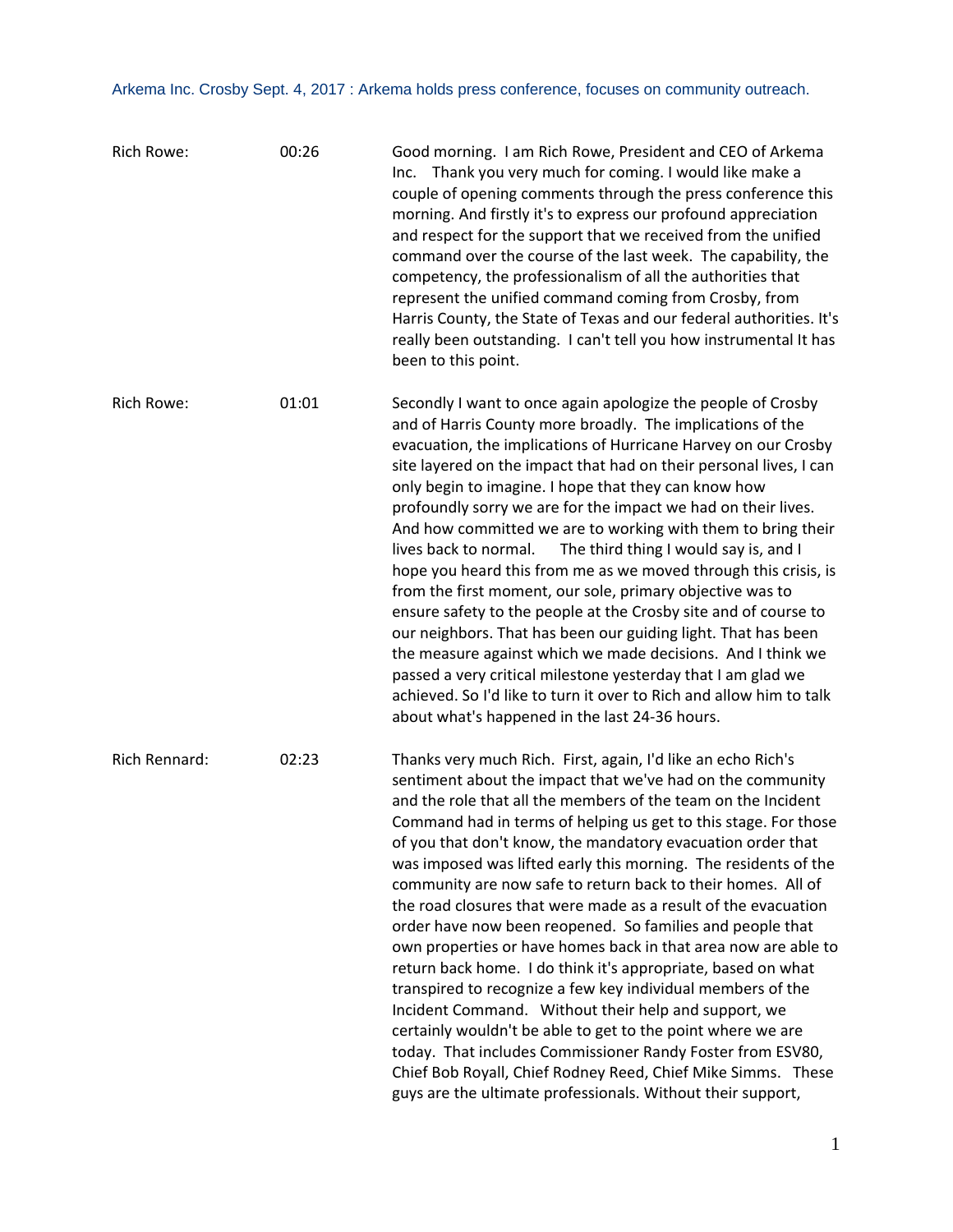dedication to public safety, we would not have been able to get to where we are today. Let me explain just a little bit now what's transpired over the last 36 hours since we had the last chance to speak with you guys. At that point in time we still had six containers of product that had not yet begun to decompose and burn. Saturday afternoon we began to see some evidence of product decomposition. So at that point, like we had seen in the first two incidents we were anticipating the product would begin to more aggressively decompose and ultimately start to burn and then catch fire. That didn't happen quite as quickly as we thought it was going to. We continued to monitor the condition of those containers with aerial surveillance and over the course of the next 12 hours not much really happened. Then late Saturday evening we saw some evidence that the product was decomposing. So we are again anticipating that a fire would begin shortly thereafter. Early Sunday morning that still had not happened. And with our aerial surveillance, we saw evidence of product leaking out of the containers. At that point we made the decision that, in order to maintain the safety and security of the site and the area for the residents, a more aggressive approach was necessary. We initiated the discussions with the incident command about what I've described as a controlled burning of the product. All of the product has been successfully and safely burned. And that's what ultimately led to the lifting of the evacuation order. We're continuing to maintain air quality testing at the one and a half mile radius. We've moved all the way back up to our fence line. We're going to continue to maintain air quality testing for some time to come. We have seen no evidence of any issues with any of those results. And so that's what's led the officials to lift the mandatory evacuation order. With that maybe I'd like to turn it back to Rich to make some comments about what's next, which is the most important part of this process. As Rich said that's restoring the lives of the local community, the local residents back to some sense of normalcy. Rich.

Rich Rowe: 02:26 Thank you Rich. You know that's where our attention is is focused at this point. A couple of days ago, we sent down a crisis team, leveraging the capabilities and resources from across our company, to the Crosby area. They've been operating out of the high school for the past couple of days with the objective of helping the residents of Crosby impacted by the hurricane and the evacuation of the zone surrounding it, helping them return their lives to normalcy. So they are providing help with finding housing. We've helped over 100 families find housing since since getting on site. We're providing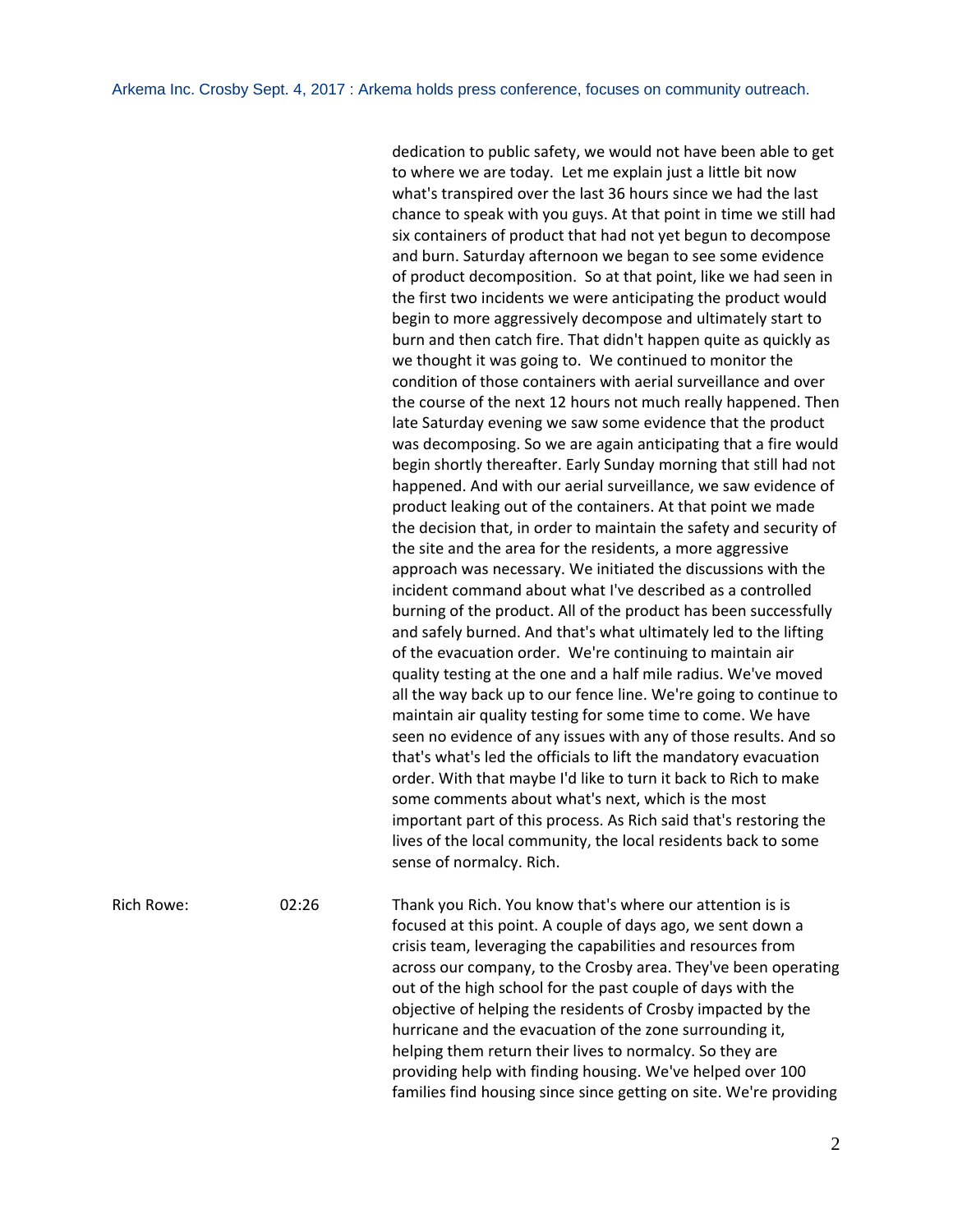|               |       | help with transportation, with essentially all that you can<br>imagine, getting their lives back to normal. We established since<br>the very beginning of the crisis, a hotline for for residents and<br>impacted parties to be able to make calls to ask for assistance,<br>to seek guidance in terms of how they can understand what's<br>going on and get the necessary medical support that they need.<br>We have established a claim center as residents begin to return<br>to their homes. We recognize, obviously, that the hurricane will<br>have had an impact, in many cases, on their homes and not<br>being able to access their homes for a week may further<br>exacerbate that. So we've set up a claims line where we'll<br>provide support to the affected parties as we go forward and<br>they return their lives to normal. So that's the focus. That's the<br>commitment that we have. Obviously it's been a devastating<br>week on top of a extraordinary, unprecedented storm. So I<br>guess I would say that we will go forward with a commitment to<br>help the residents of Crosby and beyond, to once again return<br>their lives to normalcy just as quickly as possible. So thank you.<br>And we'd be happy to take any questions that you have. |
|---------------|-------|-----------------------------------------------------------------------------------------------------------------------------------------------------------------------------------------------------------------------------------------------------------------------------------------------------------------------------------------------------------------------------------------------------------------------------------------------------------------------------------------------------------------------------------------------------------------------------------------------------------------------------------------------------------------------------------------------------------------------------------------------------------------------------------------------------------------------------------------------------------------------------------------------------------------------------------------------------------------------------------------------------------------------------------------------------------------------------------------------------------------------------------------------------------------------------------------------------------------------------------------------------------------------------|
| Reporter:     | 03:31 | Have you been out to Crosby personally. We were just finally<br>let back in. There are just a lot of really frustrated people,<br>exasperated you know, that couldn't get to their homes. Have<br>you talked to some of those people? Some of those people<br>were pretty angry.                                                                                                                                                                                                                                                                                                                                                                                                                                                                                                                                                                                                                                                                                                                                                                                                                                                                                                                                                                                            |
| Rich Rennard: | 04:35 | Yes. We certainly haven't been able to speak to anybody inside<br>the one and a half mile evacuation zone because we we weren't<br>allowed to go inside that location as well. We've spoken to<br>people who have come to the firehouse. In my case in particular<br>I've spent most of my time here dealing with the incident, trying<br>to manage that. We've had other resources from the company<br>talking directly with family members. We know people are<br>frustrated and that's our focus at the moment is dealing with<br>that frustration. What is it like hearing some of those stories<br>and cases directly.                                                                                                                                                                                                                                                                                                                                                                                                                                                                                                                                                                                                                                                 |
| Rich Rowe:    | 05:09 | It's hard, it's heart wrenching. It's heart wrenching. I mean when<br>you hear people talk about their their pets, their livestock being,<br>you know, trapped in an evacuation zone.                                                                                                                                                                                                                                                                                                                                                                                                                                                                                                                                                                                                                                                                                                                                                                                                                                                                                                                                                                                                                                                                                       |
| TRUCK:        | 05:09 | {truck goes by}                                                                                                                                                                                                                                                                                                                                                                                                                                                                                                                                                                                                                                                                                                                                                                                                                                                                                                                                                                                                                                                                                                                                                                                                                                                             |
| Rich Rowe:    | 05:24 | This is an important point so I thank you for letting me take a<br>pause. When you hear about people, when you talk to people,<br>and understand the impact that this has had on their families,                                                                                                                                                                                                                                                                                                                                                                                                                                                                                                                                                                                                                                                                                                                                                                                                                                                                                                                                                                                                                                                                            |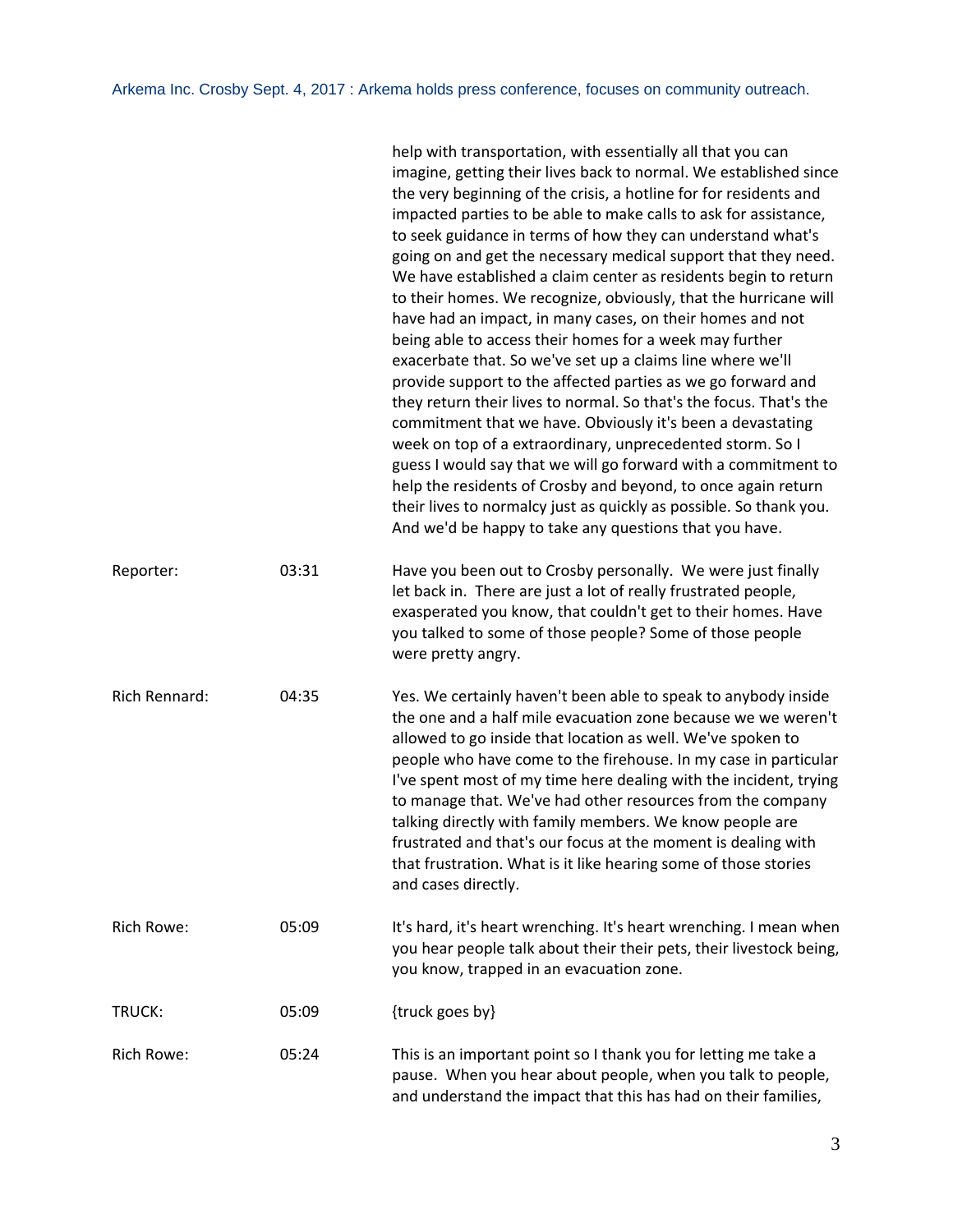|                      |       | on pets, it's heart wrenching. It's heart wrenching. I mean we all<br>know the how important our families and pets can be in our<br>lives and to have that taken away from you and not have that in<br>your control. I can't imagine how difficult that must be. So we<br>take that with us as we go forward and try and assist them in<br>returning their lives.                                                                        |
|----------------------|-------|------------------------------------------------------------------------------------------------------------------------------------------------------------------------------------------------------------------------------------------------------------------------------------------------------------------------------------------------------------------------------------------------------------------------------------------|
| Reporter:            | 05:47 | Can you tell us why that road is still closed?                                                                                                                                                                                                                                                                                                                                                                                           |
| <b>Rich Rennard:</b> | 06:05 | The road into the plant, before we can actually gain access onto<br>our site, the Harris County Fire Marshals Office is required to go<br>in before we do. And as soon as they go in and give us the all<br>clear then we'll be able to go in and inspect our equipment and<br>make sure that the rest of the site is safe for our employees to<br>re-enter.                                                                             |
| Reporter:            | 06:10 | You talked about air quality testing. Can you talk a little bit<br>about what other precautions you are taking. I mean is there<br>potential for what has burned to settle in water, on the ground<br>or stuff like that. Long-term damage.                                                                                                                                                                                              |
| Rich Rennard:        | 06:37 | Yes so certainly this was a fire. And with any fire there is ash and<br>that ash is ultimately going to fall out of the sky and land on the<br>ground. So what we're doing, and instructing residents to do is,<br>if they see any debris or ash that falls under their property, we<br>would encourage them to call our hotline, and then we will send<br>a team of people out to to remove that debris from their<br>property.         |
| Reporter:            | 06:37 | Should they consider that ash to be more dangerous than<br>something from a campfire or normal fire?                                                                                                                                                                                                                                                                                                                                     |
| Rich Rennard:        | 07:06 | It's debris that would be similar to a house fire.                                                                                                                                                                                                                                                                                                                                                                                       |
| Rich Rennard:        | 07:11 | I mean when when these materials were burning they were<br>inside these trailers and the trailers were made out of that<br>materials. The product was packaged in plastic so there's<br>going to be plastic, trailers and rubber tires on them. Those tires<br>burned. There's insulation on the inside of the trailers, that<br>burn. So that's the kind of combustible materials that would<br>typically be found in that kind of ash. |
| Reporter:            | 07:30 | Why did you decide not to tell the public in advance before you<br>did the controlled burn?                                                                                                                                                                                                                                                                                                                                              |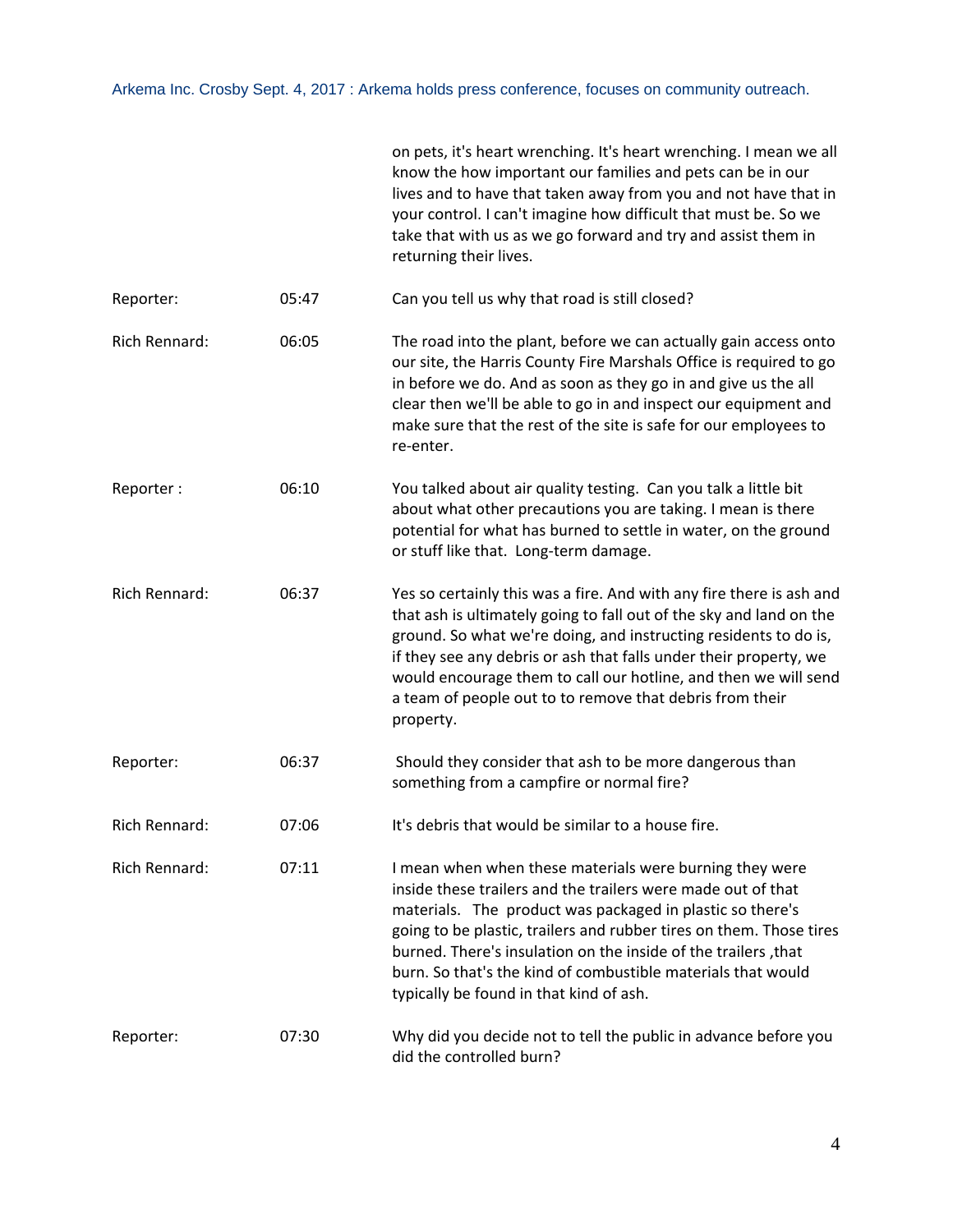| Rich Rennard:     | 07:41 | This was a decision that was made based on the command<br>center and it was just an action taken to protect the safety and<br>security of the residents.                                                                                    |
|-------------------|-------|---------------------------------------------------------------------------------------------------------------------------------------------------------------------------------------------------------------------------------------------|
| <b>Rich Rowe:</b> | 07:51 | Again, that has been our guiding light the whole way. How do<br>we ensure that                                                                                                                                                              |
| Reporter:         | 07:51 | You didn't want to tell the surrounding residents. They were<br>just surprised by the smoke and you didn't feel a need to tell<br>them.                                                                                                     |
| Rich Rowe:        | 08:02 | With the support, with the guidance and close cooperation of<br>the unified command, we felt that that was the best approach<br>to ensure the safety of the people around the site.                                                         |
| Reporter:         | 08:02 | Any update on how much lost revenue you guys might have.                                                                                                                                                                                    |
| Rich Rennard:     | 08:17 | No, no that's not our focus. Our focus is getting that the issues<br>with the local residents dealt with.                                                                                                                                   |
| Reporter:         | 08:17 | And when will the plant reopen?                                                                                                                                                                                                             |
| Rich Rennard:     | 08:26 | We have no timeline in terms of the restarting of our facility.                                                                                                                                                                             |
| Reporter:         | 08:26 | We had a caller this morning say that said she lives close to that<br>area and it has dead animals on this property. Have you heard<br>anything about this. People are calling us for guidance on this<br>and how to get the carcasses out. |
| <b>Rich Rowe:</b> | 08:42 | We have heard of residents having dead animals on their<br>property.                                                                                                                                                                        |
| Rich Rowe:        | 08:52 | So yes we have heard about it and we will provide as much<br>support as we possibly can to help them deal with that.                                                                                                                        |
| Reporter:         | 08:52 | What would you say for them to do?                                                                                                                                                                                                          |
| Rich Rennard:     | 09:01 | To call our hotline and get them.                                                                                                                                                                                                           |
| Rich Rennard:     | 09:03 | All of these kinds of issues are being really addressed via the<br>hotline and that's the fastest and most efficient way for people<br>to get these issues.                                                                                 |
| Reporter:         | 09:03 | Have you had any other plants that were impacted by Harvey?                                                                                                                                                                                 |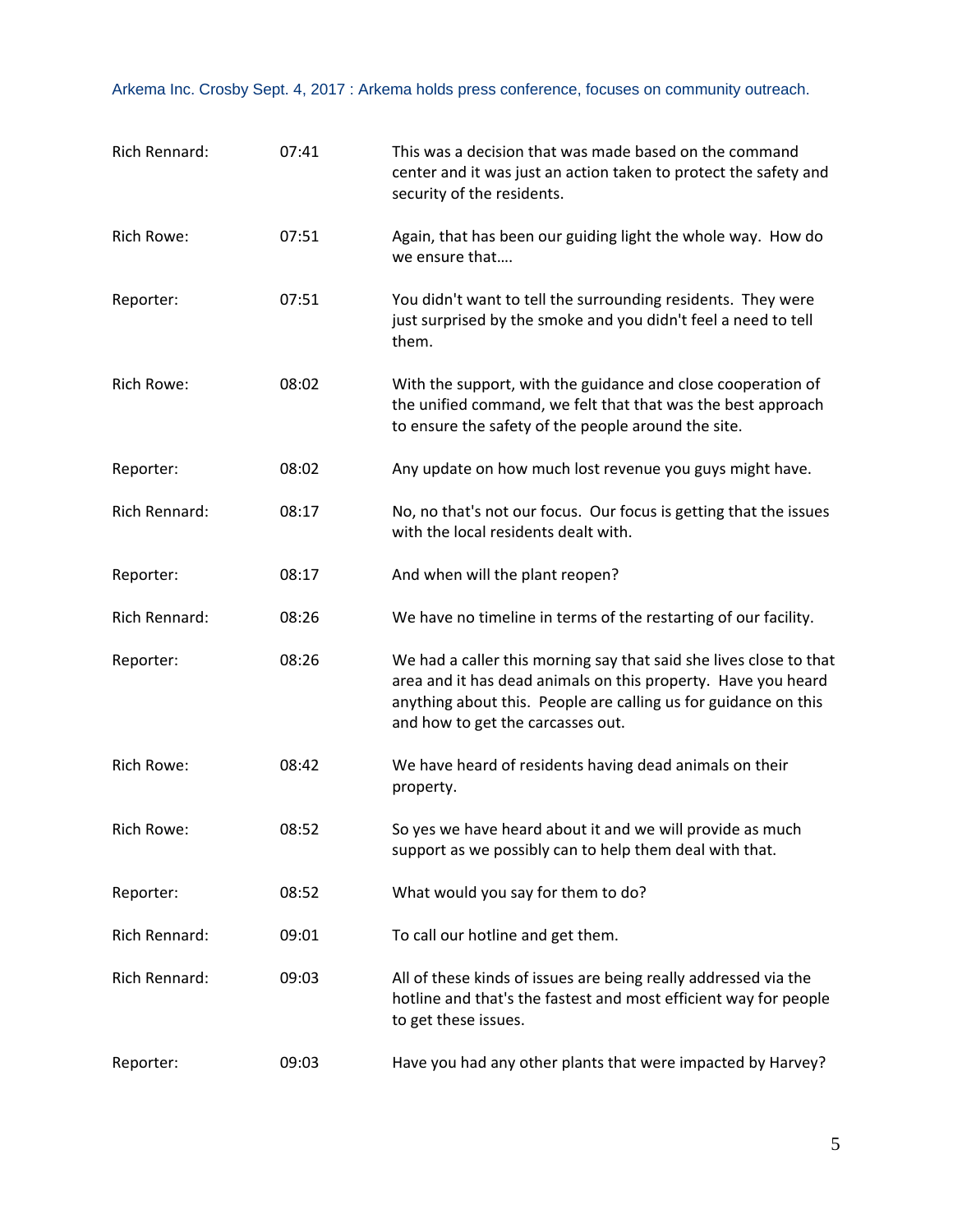| Rich Rennard:     | 09:16 | Yes, we have we have five plants in the Gulf Coast. All of those<br>facilities have been impacted by this storm. Certainly not to the<br>degree that the facilities here in Crosby have. We have more<br>than six feet of water here and we do not have six feet of water<br>in other facilities.                                                                                                                                        |
|-------------------|-------|------------------------------------------------------------------------------------------------------------------------------------------------------------------------------------------------------------------------------------------------------------------------------------------------------------------------------------------------------------------------------------------------------------------------------------------|
| Reporter:         | 09:16 | So what were the impact at the other places?                                                                                                                                                                                                                                                                                                                                                                                             |
| Rich Rowe:        | 09:35 | Well, for example, we have a plant in Beaumont and I think<br>everyone has an appreciation for what Beaumont and the<br>people of Beaumont are experiencing. As Rich mentioned, up<br>to now and I think it will prove to be this way as we move<br>through this whole crisis, the most significant impact has been<br>here at Crosby.                                                                                                   |
| Rich Rennard:     | 09:53 | Just to give you some context for your answer. Our facilities in<br>Clear Lake had actually slightly more rain in Clear Lake than we<br>did here in Crosby. We had six feet of water in our plant here.<br>We had about a foot and a half of water in our plants in Clear<br>Lake.                                                                                                                                                       |
| Reporter:         | 09:53 | Did the some of the other plants lose power then?                                                                                                                                                                                                                                                                                                                                                                                        |
| Rich Rennard:     | 10:06 | No, we lost power but we didn't have six feet of water in our<br>site like that.                                                                                                                                                                                                                                                                                                                                                         |
| Reporter:         | 10:06 | When the evacuation order was given, residents were already<br>dealing with flood water themselves. Now that the evacuation<br>order has been lifted, is there any plan to reach out to them to<br>provide some sort of support or financial help to them?                                                                                                                                                                               |
| <b>Rich Rowe:</b> | 10:37 | We were actually reaching out right now. And it's inclusive of<br>financial support. So yes, support financially and support in any<br>number of ways. How do people get back to work? How do they<br>get transportation? How do they find a place to live until they<br>can get back into their homes? The claims line that I mentioned<br>to help them deal with potential damage that Hurricane Harvey<br>has had. So absolutely yes. |
| Reporter:         | 10:57 | You mentioned the debris. Are there any other precautions<br>people should be taking as they go back to these homes.<br>Should they be running water or should they be doing anything<br>else or is there anything else they should know.                                                                                                                                                                                                |
| Rich Rowe:        | 11:09 | We don't anticipate that this is going to be anything related to<br>water contamination or water issues. There was no organic                                                                                                                                                                                                                                                                                                            |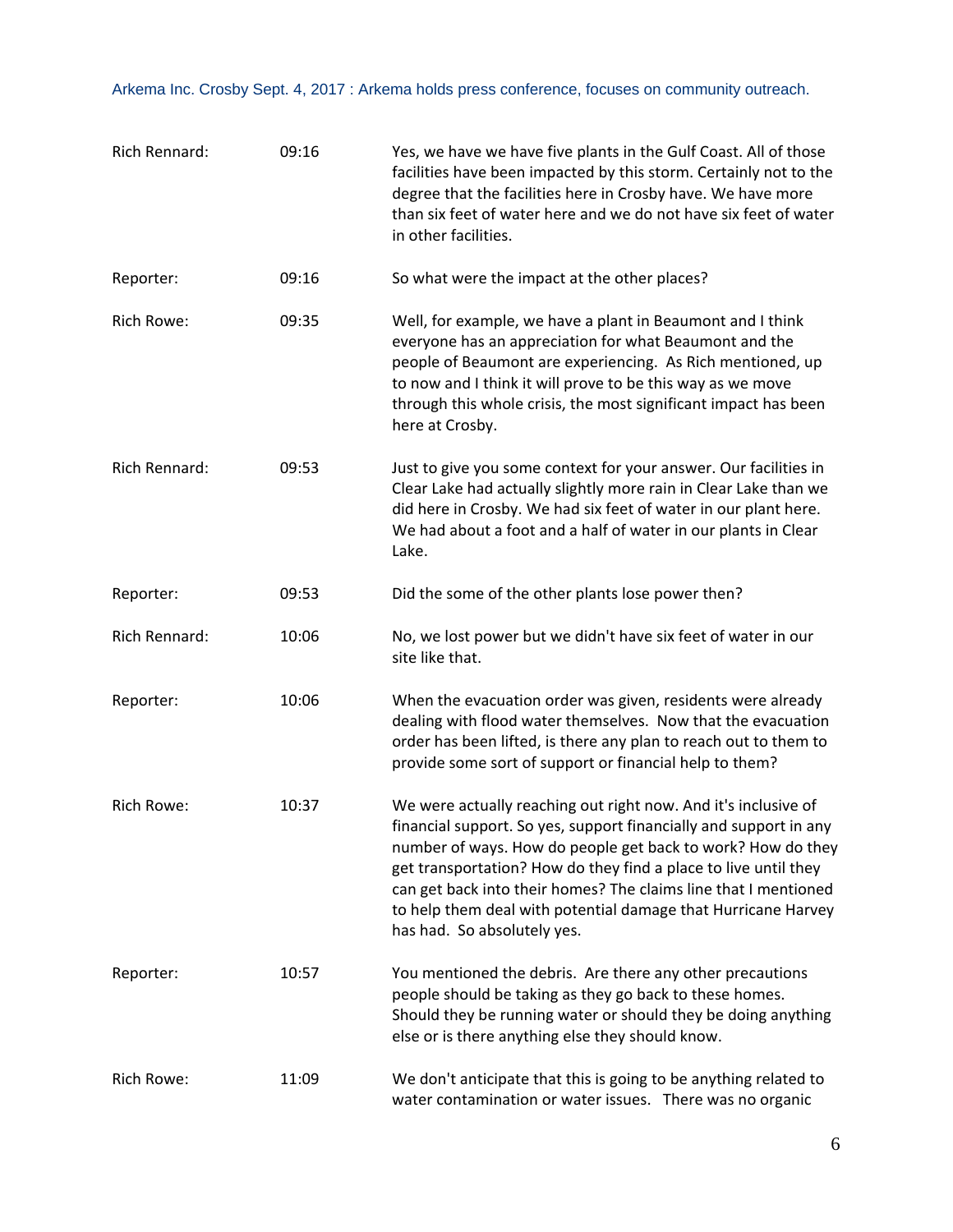|               |       | peroxide, no material that moved off of the site as a result of<br>the flood. So we don't anticipate that there's going to be any<br>implications to people's water or water supply. We're testing<br>the soot as we speak. I mean the question you raised a few<br>minutes ago, we're testing that now. And what we've said to<br>residents is that if you have soot on your property, we will come<br>in and pick it up. And certainly if there is a need to put in further<br>testing, then we will do that.                                                                                                                                                                                                                                                                         |
|---------------|-------|-----------------------------------------------------------------------------------------------------------------------------------------------------------------------------------------------------------------------------------------------------------------------------------------------------------------------------------------------------------------------------------------------------------------------------------------------------------------------------------------------------------------------------------------------------------------------------------------------------------------------------------------------------------------------------------------------------------------------------------------------------------------------------------------|
| Reporter:     | 11:14 | And how many people have filed a claim so far. Do you have a<br>number?                                                                                                                                                                                                                                                                                                                                                                                                                                                                                                                                                                                                                                                                                                                 |
| Rich Rennard: | 11:48 | I don't know that number. But certainly the claims hotline is<br>open for those who have an issue.                                                                                                                                                                                                                                                                                                                                                                                                                                                                                                                                                                                                                                                                                      |
| Rich Rowe:    | 11:54 | We've seen 800 people. Those are not all claims. So again we<br>we've put these both the call center and the claim center in<br>place several days ago. So it's quite it's been quite active.                                                                                                                                                                                                                                                                                                                                                                                                                                                                                                                                                                                           |
| Reporter:     | 11:59 | What sort of long-term preparations are you making for people<br>who might come forward with health concerns as a result of<br>breathing in soot?                                                                                                                                                                                                                                                                                                                                                                                                                                                                                                                                                                                                                                       |
| Rich Rowe:    | 12:18 | You know, I think we have to take it a step at a time. Obviously<br>we've provided short term support and direction through the<br>call center, and some of our other resources that are providing<br>medical guidance in terms of exposure to the smoke, which we<br>talked about in terms of the implications that it can have. So<br>that's that's where we are today and will have to move forward<br>accordingly.                                                                                                                                                                                                                                                                                                                                                                  |
| Reporter:     | 12:35 | What's your plan? I hope a storm like this doesn't happen again<br>but what if it does?                                                                                                                                                                                                                                                                                                                                                                                                                                                                                                                                                                                                                                                                                                 |
| Rich Rowe:    | 12:44 | Well, I think, certainly as we move forward we'll take a step<br>back and examine all the issues - the way we prepared, the<br>decisions we made as we move through the crisis. As Rich<br>pointed out, we've had several other sites that have been<br>impacted by Hurricane Harvey. So I think we'll take a broad view<br>across the whole of those sites to see what decisions were<br>made well, what systems we have in place that are effective.<br>We're going to work with the Chemical Safety Board, who's<br>going to come into Crosby and look at this specific situation and<br>try and assess what went well and what didn't. And frankly<br>speaking we welcome that. If that sort of review can help make<br>us stronger, can help us ensure that going forward we don't |